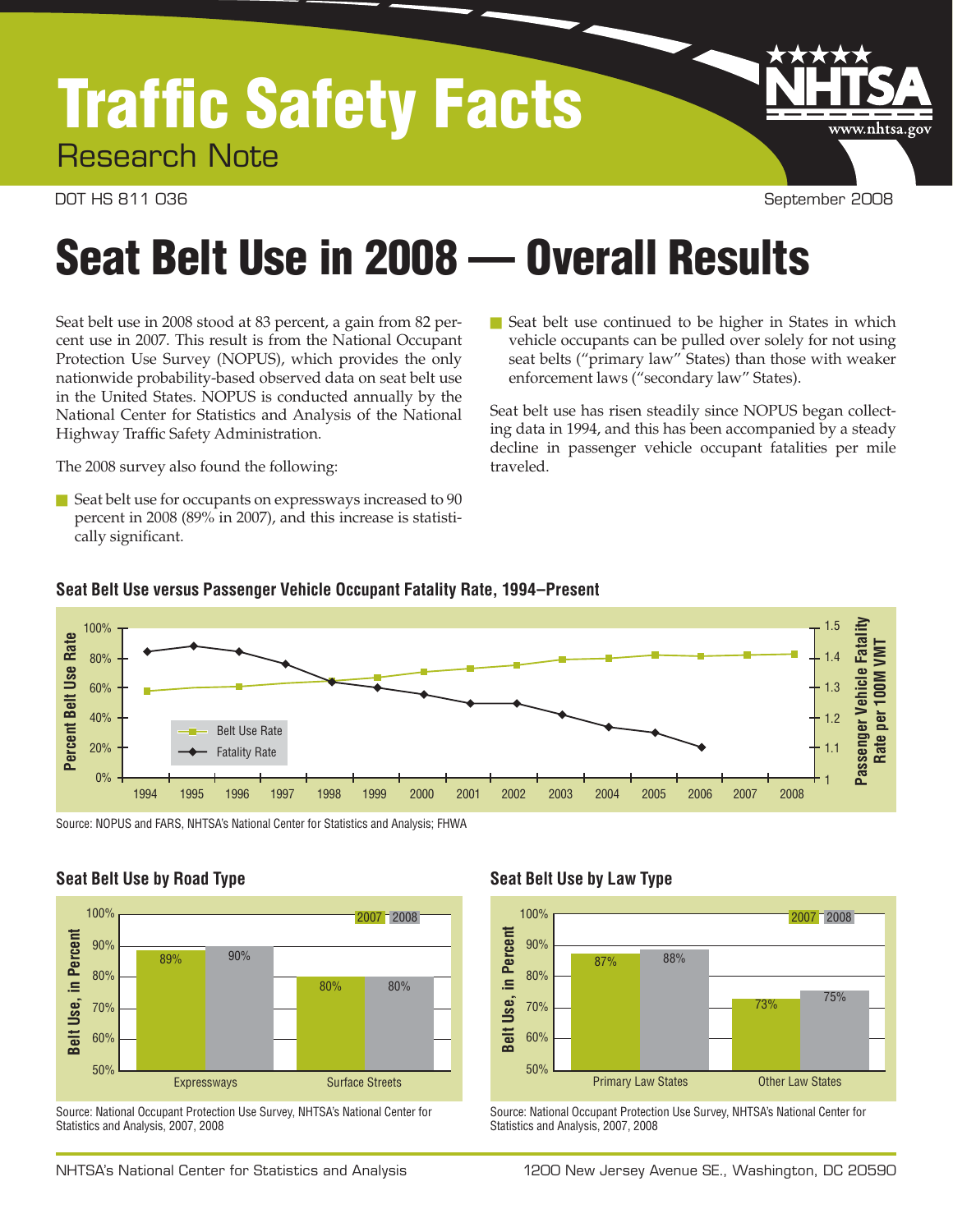#### **Seat Belt Use by Major Characteristics**

|                                       |                             | 2007<br>2008                      |                             |                                   | 2007-2008 Change         |                                  |
|---------------------------------------|-----------------------------|-----------------------------------|-----------------------------|-----------------------------------|--------------------------|----------------------------------|
|                                       |                             | <b>Confidence That Use Is</b>     |                             | <b>Confidence That Use Is</b>     | <b>Change in</b>         | <b>Confidence in a</b>           |
| Occupant Group <sup>1</sup>           | <b>Belt Use<sup>2</sup></b> | High or Low in Group <sup>3</sup> | <b>Belt Use<sup>2</sup></b> | High or Low in Group <sup>3</sup> | <b>Percentage Points</b> | <b>Change in Use<sup>4</sup></b> |
| All Occupants                         | 82%                         |                                   | 83%                         |                                   | 1                        | 49%                              |
| <b>Drivers</b>                        | 83%                         | 100%                              | 84%                         | 100%                              | 1                        | 55%                              |
| <b>Right-Front Passengers</b>         | 81%                         | 100%                              | 81%                         | 100%                              | $\mathbf 0$              | 23%                              |
| Occupants in States With <sup>5</sup> |                             |                                   |                             |                                   |                          |                                  |
| <b>Primary Enforcement Laws</b>       | 87%                         | 100%                              | 88%                         | 100%                              | 1                        | 80%                              |
| <b>Secondary Enforcement Laws</b>     | 73%                         | 100%                              | 75%                         | 100%                              | $\overline{2}$           | 73%                              |
| Occupants on                          |                             |                                   |                             |                                   |                          |                                  |
| <b>Expressways</b>                    | 89%                         | 100%                              | 90%                         | 100%                              | 1                        | 97%                              |
| <b>Surface Streets</b>                | 80%                         | 100%                              | 80%                         | 100%                              | $\boldsymbol{0}$         | 14%                              |
| Occupants Traveling in                |                             |                                   |                             |                                   |                          |                                  |
| <b>Fast Traffic</b>                   | 86%                         | 100%                              | 87%                         | 100%                              | 1                        | 31%                              |
| <b>Medium-Speed Traffic</b>           | 82%                         | 59%                               | 83%                         | 55%                               | 1                        | 39%                              |
| <b>Slow Traffic</b>                   | 78%                         | 99%                               | 79%                         | 100%                              | 1                        | 17%                              |
| <b>Occupants Traveling in</b>         |                             |                                   |                             |                                   |                          |                                  |
| <b>Heavy Traffic</b>                  | 84%                         | 60%                               | 97%                         | 100%                              | 13                       | 92%                              |
| <b>Moderately Dense Traffic</b>       | 81%                         | 62%                               | 85%                         | 68%                               | $\overline{4}$           | 42%                              |
| <b>Light Traffic</b>                  | 82%                         | 58%                               | 83%                         | 85%                               | 1                        | 42%                              |
| <b>Occupants Traveling Through</b>    |                             |                                   |                             |                                   |                          |                                  |
| <b>Light Precipitation</b>            | 81%                         | 72%                               | 81%                         | 75%                               | $\mathbf{0}$             | 1%                               |
| Light Fog                             | 82%                         | 51%                               | 80%                         | 62%                               | $-2$                     | 16%                              |
| <b>Clear Weather Conditions</b>       | 83%                         | 71%                               | 83%                         | 76%                               | $\boldsymbol{0}$         | 59%                              |
| Occupants in                          |                             |                                   |                             |                                   |                          |                                  |
| Passenger Cars                        | 84%                         | 100%                              | 84%                         | 98%                               | 0                        | 23%                              |
| <b>Vans and SUVs</b>                  | 86%                         | 100%                              | 86%                         | 100%                              | $\pmb{0}$                | 25%                              |
| <b>Pickup Trucks</b>                  | 72%                         | 100%                              | 74%                         | 100%                              | $\overline{2}$           | 64%                              |
| Occupants in the                      |                             |                                   |                             |                                   |                          |                                  |
| Northeast                             | 78%                         | 94%                               | 79%                         | 93%                               | 1                        | 26%                              |
| <b>Midwest</b>                        | 79%                         | 94%                               | 79%                         | 96%                               | $\pmb{0}$                | 10%                              |
| South                                 | 80%                         | 82%                               | 81%                         | 86%                               | 1                        | 40%                              |
| West                                  | 93%                         | 100%                              | 93%                         | 100%                              | $\pmb{0}$                | 18%                              |
| Occupants in                          |                             |                                   |                             |                                   |                          |                                  |
| <b>Urban Areas</b>                    | 84%                         | 68%                               | 84%                         | 71%                               | $\mathbf{0}$             | 23%                              |
| Suburban Areas                        | 85%                         | 100%                              | 85%                         | 99%                               | $\pmb{0}$                | 44%                              |
| <b>Rural Areas</b>                    | 78%                         | 100%                              | 79%                         | 100%                              | $\mathbf{1}$             | 21%                              |
| <b>Occupants Traveling During</b>     |                             |                                   |                             |                                   |                          |                                  |
| Weekdays                              | 82%                         | 98%                               | 83%                         | 66%                               | 1                        | 72%                              |
| Weekday Rush Hours                    | 83%                         | 97%                               | 84%                         | 90%                               | 1                        | 50%                              |
| <b>Weekday Non-Rush Hours</b>         | 81%                         | 97%                               | 82%                         | 90%                               | 1                        | 73%                              |
| Weekends                              | 84%                         | 98%                               | 83%                         | 66%                               | $-1$                     | 49%                              |

<sup>1</sup> Drivers and right-front passengers of passenger vehicles with no commercial or government markings.

<sup>2</sup> Use of shoulder belts observed between the hours of 7 a.m. and 6 p.m.

<sup>3</sup> The level of statistical confidence that use in the occupant group (e.g., occupants in urban areas) is higher or lower than use in the corresponding complementary occupant group (e.g., occupants in suburban and rural areas). Confidence levels that meet or exceed 90 percent are formatted in boldface type. Confidence levels are rounded to the nearest percentage point, and so levels reported as "100 percent" confidence are between 99.5 percent and 100.0 percent.

<sup>4</sup> The degree of statistical confidence that the 2008 use rate is different from the 2007 rate.

<sup>5</sup> Use rates reflect the laws in effect at the time data were collected.

Source: National Occupant Protection Use Survey, National Highway Traffic Safety Administration, National Center for Statistics and Analysis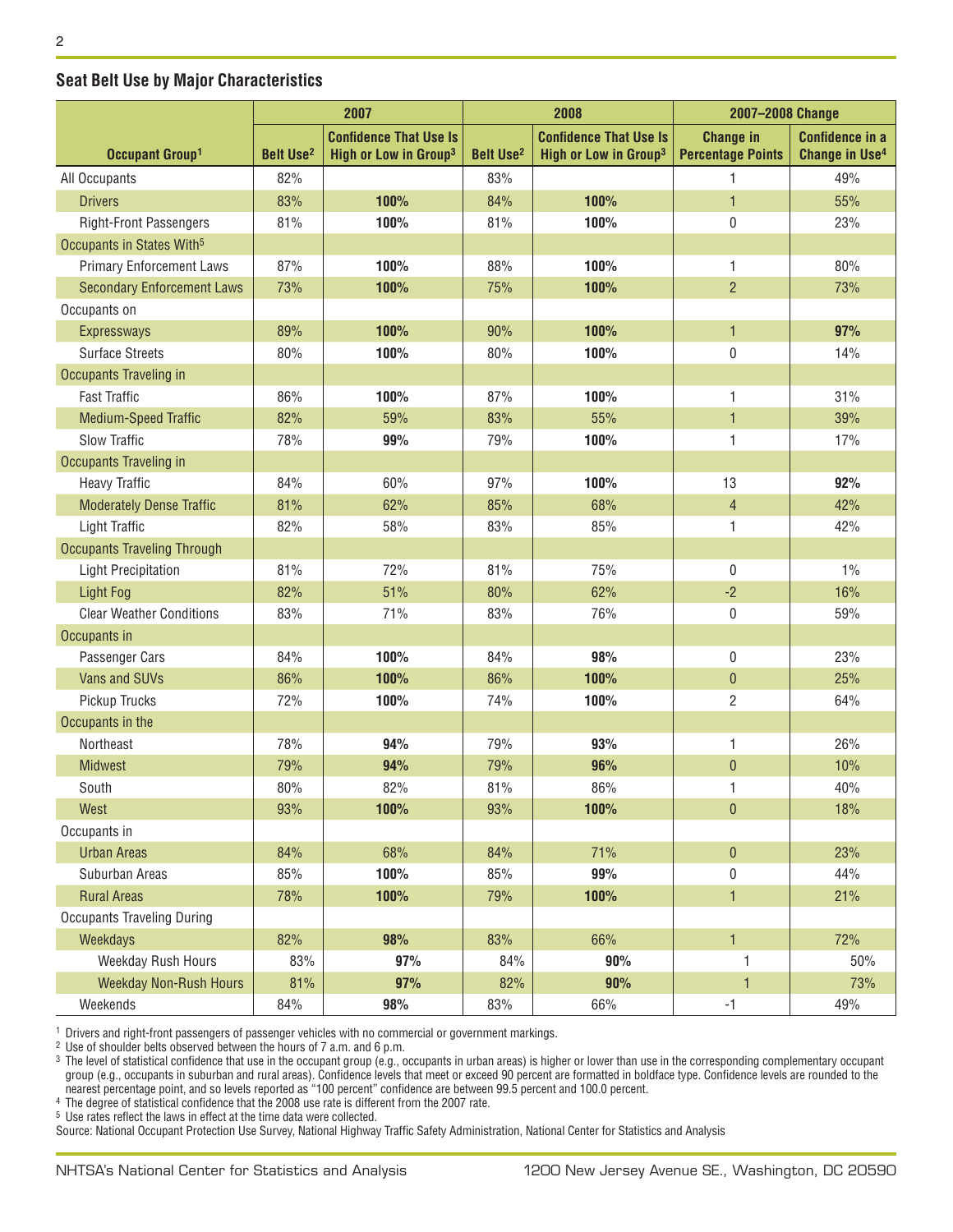## **Survey Methodology**

The National Occupant Protection Use Survey (NOPUS) is the only nationwide probability-based observational survey of seat belt use in the United States. The survey observes usage as it actually occurs at a random selection of roadway sites, and so provides the best tracking of the extent to which passenger vehicle occupants in this country are buckling up.

#### **Sites, Vehicles, and Occupants Observed**

| <b>Numbers of</b>               | 2007    | 2008    |
|---------------------------------|---------|---------|
| Sites Observed                  | 1,878   | 1.865   |
| <b>Vehicles Observed</b>        | 133,000 | 116,000 |
| Occupants Observed <sup>1</sup> | 169,000 | 147.000 |

<sup>1</sup> Drivers and right-front passengers only.

The survey data is collected by sending trained observers to probabilistically sampled roadways, who observe passenger vehicles between the hours of 7 a.m. and 6 p.m. Observations are made either while standing at the roadside or, in the case of expressways, while riding in a vehicle in traffic. Observers do not stop vehicles or interview occupants, so that NOPUS captures the untainted behavior of occupants. The 2008 NOPUS data was collected between June 2 and June 22, while the 2007 data was collected between June 4 and June 25, 2007.

Because the NOPUS sites were chosen through probabilistic means, we can analyze the statistical significance of its results. Statistically significant increases in belt use between 2007 and 2008 are identified in the table "Seat belt Use by Major Characteristics" by having a result that is 90 percent or greater in the table's column 7. Statistical confidence levels that use in a given occupant group, e.g., occupants in the Midwest, is higher or lower than in the complementary occupant group, e.g., occupants in the Northeast, South, and West, are provided in columns 3 and 5. Such comparisons are made within categories, such as road type, delineated by changes in row shading in the table. The exception to this is the grouping "Occupants Traveling During …," in which weekdays are compared to weekends, and weekday rush hour to weekday non-rush hour.

NOPUS uses a complex multistage probability sample, statistical data editing, imputation of unknown values, and complex estimation and variance estimation procedures. The 2008 NOPUS continued the transition to the newly designed sample of observation sites, which was implemented in 2006. The 2008 results reflect the partial incorporation of a set of observation sites from the new design (about 60%) and a set of the observation sites from the old design (about 40%). Data from 2005 and prior years were obtained from the old observation sites only.

Data collection, estimation, and variance estimation for NOPUS are conducted by Westat, Inc., under the direction of the National Center for Statistics and Analysis in NHTSA under Federal contract number DTNH22-07-D-00057.

| Alabama           | Alaska             | California            |  |
|-------------------|--------------------|-----------------------|--|
| Connecticut       | <b>Delaware</b>    | District of Columbia  |  |
| Georgia           | Hawaii             | <b>Illinois</b>       |  |
| Indiana           | Iowa               | Kentucky              |  |
| Louisiana         | <b>Maine</b>       | Maryland              |  |
| <b>Michigan</b>   | <b>Mississippi</b> | <b>New Jersey</b>     |  |
| <b>New Mexico</b> | <b>New York</b>    | <b>North Carolina</b> |  |
| Oklahoma          | Oregon             | South Carolina        |  |
| <b>Tennessee</b>  | <b>Texas</b>       | Washington            |  |

1 States with laws in effect as of June 30, 2008.

### **Definitions**

Under NOPUS observation protocols, a driver or right-front passenger is considered "belted" if a shoulder belt appears to be across the front of the body.

A jurisdiction that can enforce traffic laws, such as a State or the District of Columbia, has a "primary enforcement law" if occupants can be ticketed simply for not using their seat belts. Under a "secondary enforcement law" occupants must be stopped for another violation, such as an expired license tag, before being cited for seat belt nonuse. In June 2008, primary laws were in effect in 26 States and the District of Columbia, 23 States had secondary laws, and 1 State (New Hampshire) effectively has no belt law. (In New Hampshire, it is legal for occupants over age 18 to ride unbelted.) Maine's primary enforcement seat belt law took effect on September 17, 2007, but no tickets were written for violations until April 1, 2008.

"Expressways" are defined to be roadways with limited access, while "surface streets" comprise all other roadways. "Rush hour" is defined to comprise the time periods 7–9:30 a.m. and 3:30–6 p.m.

A roadway is defined to have "fast traffic" if during the observation period the average speed of passenger vehicles that passed the observer(s) exceeded 50 mph, with "mediumspeed traffic" defined as 31–50 mph and "slow traffic" defined as 30 mph or slower.

A roadway is defined to have "heavy traffic" if the average number of vehicles per lane mile on the roadway during the observation period exceeded 45, with "moderately dense traffic" defined as 26–45 vehicles per lane mile and "light traffic" having at most 25 vehicles per lane mile.

The survey uses the following definitions of geographic regions, which are defined in terms of the States contained in the regions below: